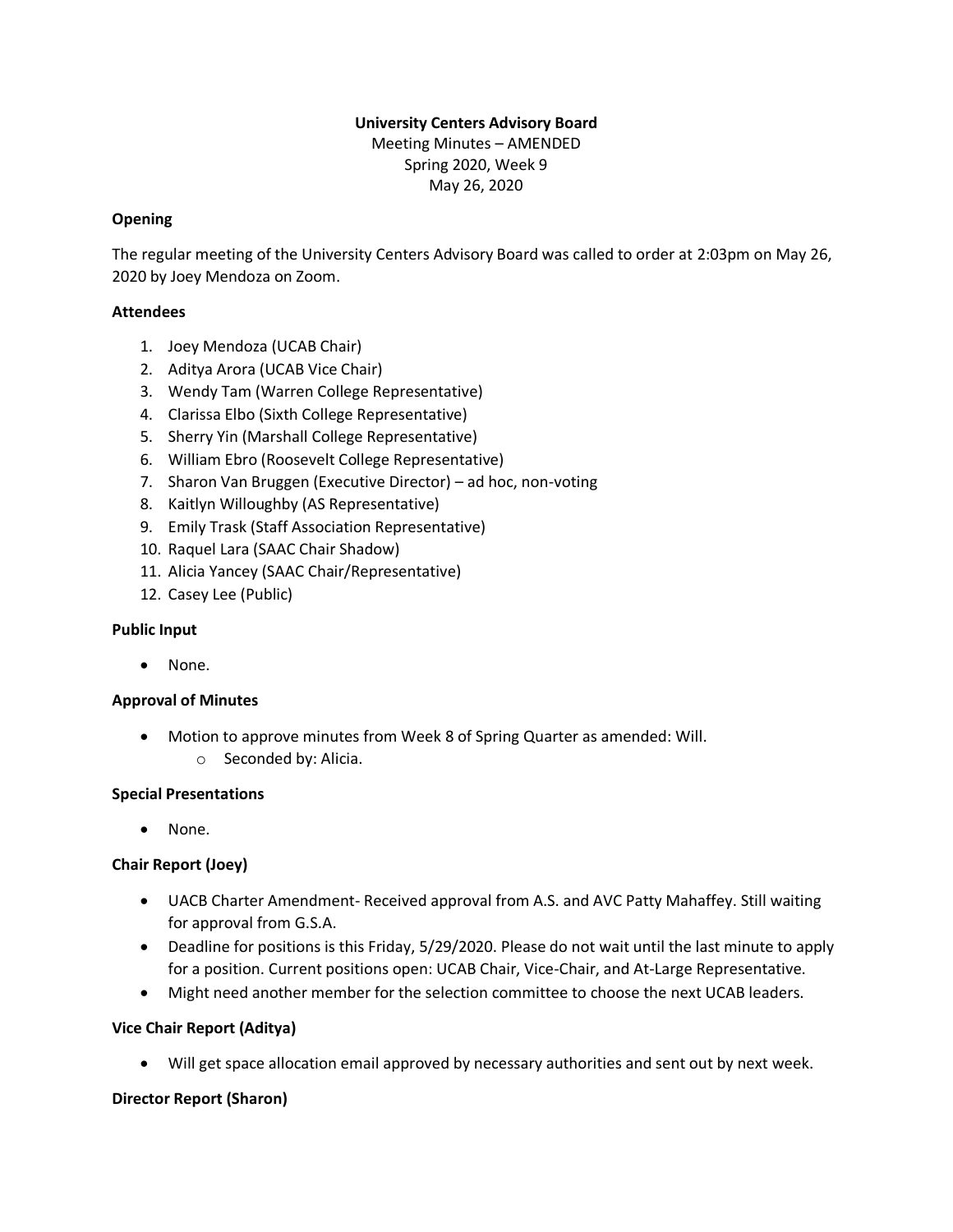- Seating has been significantly reduced in Price Center. Areas for seating will be staffed by attendants. Attendants would allow you to come into the seating area. This scenario is to prevent lines of people; however, it is not anticipated many people will utilize this area.
- Regarding the positions for Chair and Vice-Chair, we could do a social media push for the applications. From each representative, we could receive a quote and quick summary of why UCAB is important. This will encourage new applicants and increase awareness of the applications.
- Discussion/Questions:
	- o Alicia: How will the reopening of Price Center impact other entities like A.S.?
		- Sharon: We primarily focused on the dining area because that is what the county has allowed to open. Each department has their own program to reopen. Right now, the campus has allowed for some research to return; about 25% of usual capacity. This will be a phased, slow ramp up. Many of our spaces are gathering spaces. And gatherings are in the third or last phase of this plan.
	- $\circ$  Clarissa: With this new set up, will there be time restrictions in using the space? ■ Sharon: Good point. Right now, it is undecided.
	- o Casey: Will this space and seating increase during the Fall?
		- Sharon: All decisions around the ramp-up are aligned with the campus and the county. Everything depends on county health orders as these will influence our timeline. Dining areas and office spaces are first, because their capacity can be easily managed. The last level are common areas because they are harder to clean and manage.
	- $\circ$  Joey: Is it known how many students will be on campus during the hybrid Fall Quarter?
		- Sharon: It is still being decided which classes are online or in person.
		- Alicia: In person classes shouldn't have more than fifty students I believe.

#### **New Business**

• None.

#### **Member Reports**

None.

#### **Old Business**

- UCAB Remote Banquet Updates
	- $\circ$  Sharon: Settled on a \$35-dollar credit per person for Grubhub. Currently have not explored Postmates. Grubhub is great because it has the option to provide credit to others.
	- $\circ$  Joey: Then, we could move forward with Grubhub. The \$35 credit is quite reasonable as it includes your meal and delivery fee. Aditya will send out a doodle with potential dates and times for the banquet.

#### **Open Forum**

• Joey: There are many conflicting sources of information. However, the threat of COVID-19 is very real. The procedures and precautions we are taking are very important. Please be careful.